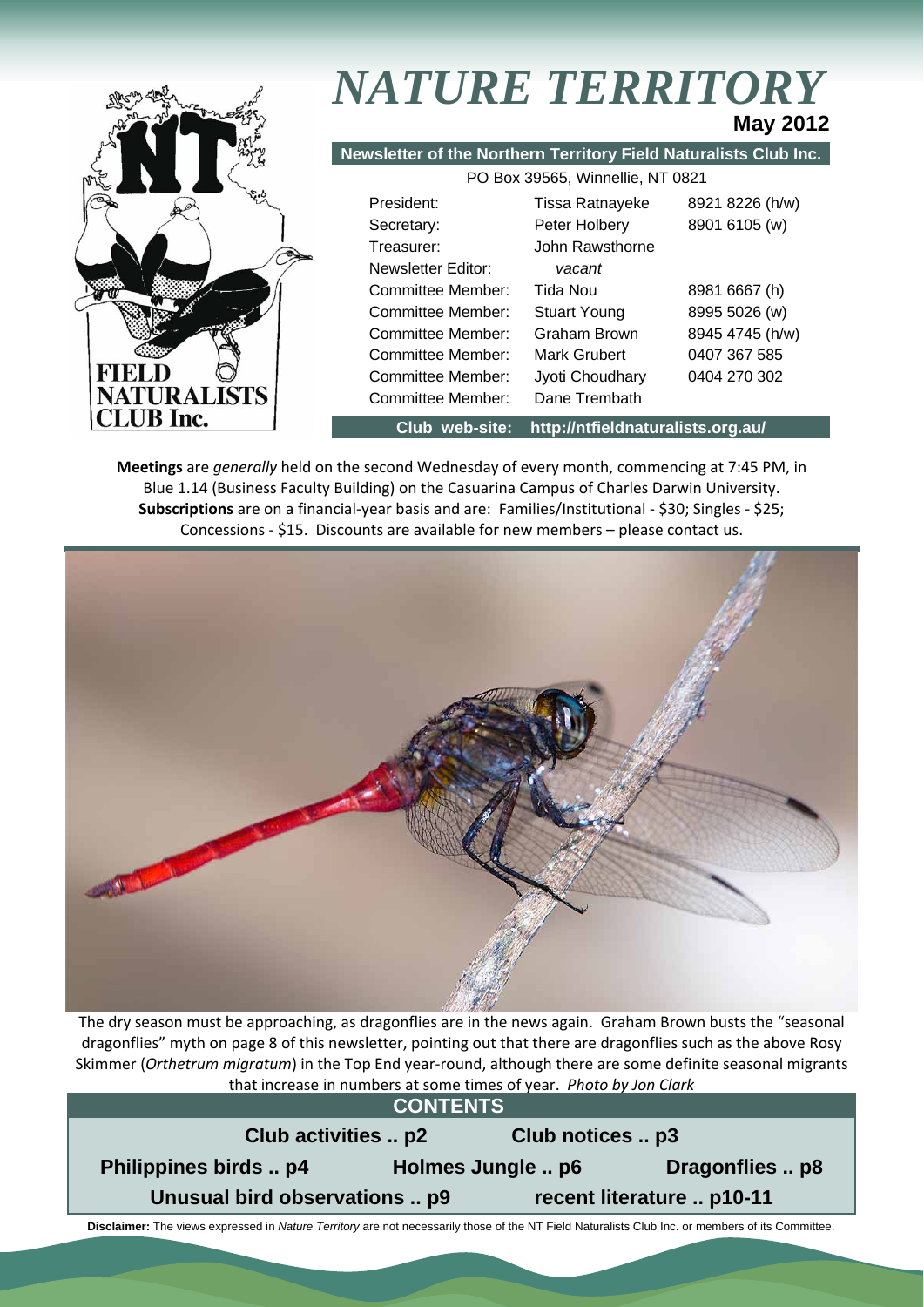# **Club activities**

**May meeting.** Wednesday May 9, 7:45 PM. Blue 1.14 (Business Bldg.), CDU Casuarina.

# **Louis Elliott: "Weeds of the Top End"**

Northern Australia has a reputation for retaining large areas of relatively weed‐free natural environment in comparison with more developed regions. However, in many ways weeds are hidden from the eyes of human observers. For example, people may not have sufficient familiarity with natural environments to distinguish between weeds and native flora, or they may be entirely ignorant of the impacts of weeds on native biodiversity and human livelihoods. Large areas at risk (or invaded) are in sparsely settled areas and may not be easily accessible. Humans are often reluctant to accept the notion that some plants that they like or have in their



*Gamba fire in the Top End. Photo: Sue Lamb, Bushfires NT*

control may be potential weeds; yet it is people who are the principle vector of weed spread and the source of new introductions.

To further complicate matters, the notion of what is or isn't a weed is not always agreed upon. Some invasive plants also have economic uses which can result in conflicts of purpose between different sectors of society. Many introduced plants are not truly invasive but may persist (even reproduce) in the environment and not cause significant impact. Science does not deal in absolutes but in terms of risk and probability, and the evidence that it relies upon can require interpretation and contextualisation. In a world where

resources are limited, it is the human perception of the problem which has become the battleground, and the Top End is at serious risk of being further impacted by invasive plants over coming decades.

Louis Elliott is based in Darwin and has been working on topics related to Top End plants for the past 7 years. He has been Weed Scientist at the NT Weed Management Branch for the past 3  $\frac{1}{2}$  years. His duties include administration of the NT Weed Risk Management System, and the evaluation of the impact of biological control agents of *Mimosa pigra*, a serious weed of the Top End.

**●●●●●●●●●●●●●●●●●●●●●●●●●●●●●●●●●●●** 

# **May field trip.** Sunday May 13, 8.30am.

The Howard River area has a range of habitats from the flora rich sandsheets, through to monsoon forest, riparian habitats and woodland. It is also in the vicinity of rural residential development, sand mining and other extractive industries.

We will be interested at looking at, identifying and discussing invasive plants in the area. We are certain to find a range of invasive grasses (Mission grasses, Gamba grass and others). Mimosa pigra, Salvinia and many other weeds also occur in the area.There will also be plenty of opportunity to see birds, insects and other wildlife through the range of habitats that we encounter. It is a particularly good time of year for swamp flora as the weather dries out. There will be good photographic opportunities for plants including native grasses and pretty flowers.

We are meeting at the Howard River Iron Bridge on Gunn Point Rd (before it turns to dirt) and likely to drive to 1 or 2 nearby locations. Contact Tissa on 8921 8226 for further details.

**●●●●●●●●●●●●●●●●●●●●●●●●●●●●●●●●●●●** 

**June 2012 meeting.** Wednesday June 13.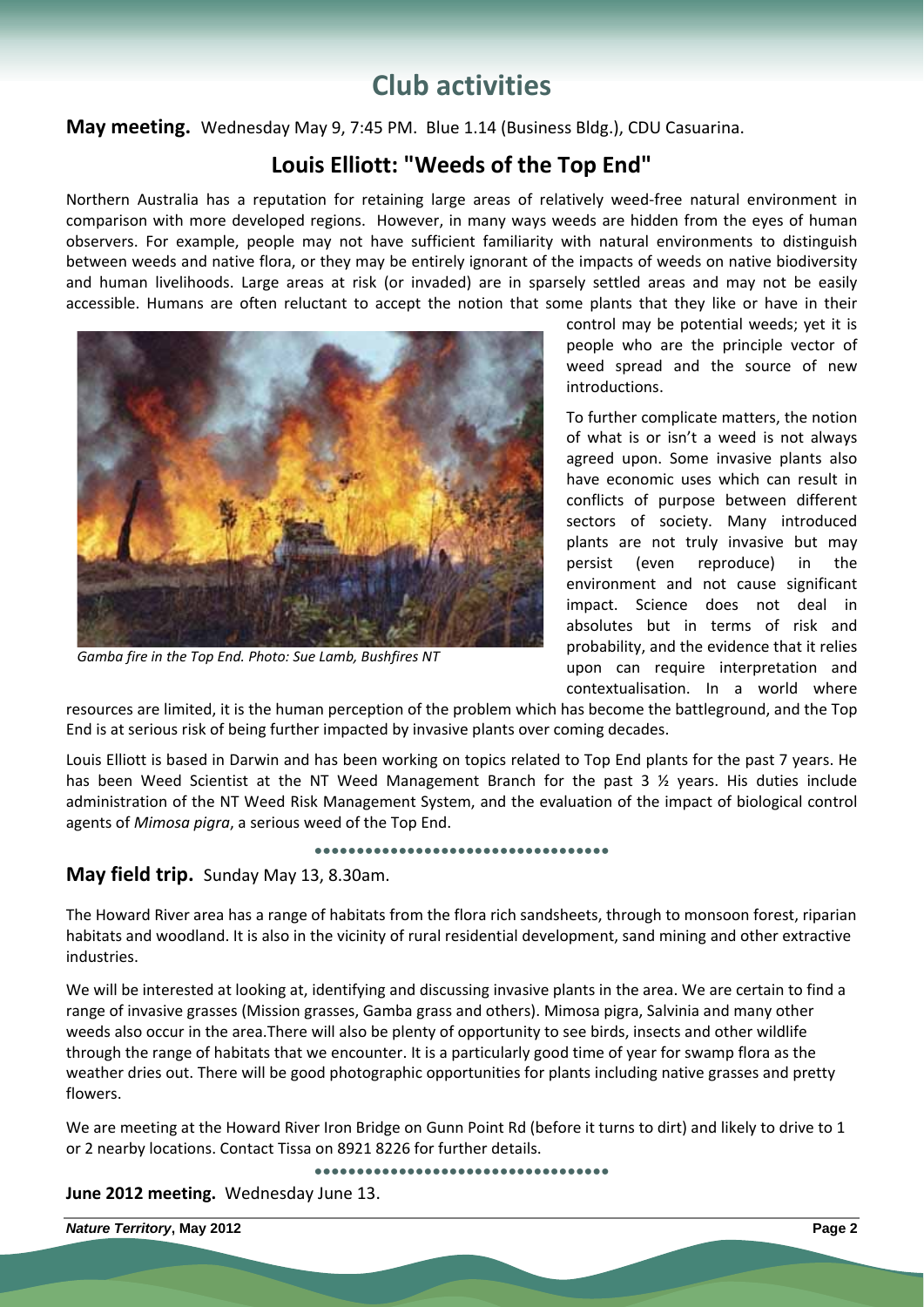# **Club notices**

# **Welcome to new members: Julia Fogg & Tony Shorten**

#### **●●●●●●●●●●●●●●●●●●●●●●●●●●●●●●●●●●●**

**Thank you:** the previous issue was proof‐read by **Erica Garcia**, printed by **Stuart Young**, and collated and mailed by **Anne Highfield**. It was printed using equipment kindly made available by **Collections, Biodiversity and Biological Parks** from the Department of Natural Resources, Environment, the Arts & Sport.

#### **●●●●●●●●●●●●●●●●●●●●●●●●●●●●●●●●●●●**

**Newsletter contributions welcome:** Sightings, reports, travelogues, reviews, photographs, sketches, news, comments, opinions, theories ..... , anything relevant to natural history. Please forward material to Tissa at *tissa@imprintdesign.com.au* or the Club's postal address, or contact him on 8921 8226.

Deadline for the June newsletter: Wednesday 23 May.

## **●●●●●●●●●●●●●●●●●●●●●●●●●●●●●●●●●●●**

**Need a Club membership form?** Go to: http://sites.google.com/site/ntfieldnaturalists/downloads.

# **●●●●●●●●●●●●●●●●●●●●●●●●●●●●●●●●●●●**

**Club library:** The Club's journal and book collection is available to members. Lists of holdings can be found on our web-site: http://sites.google.com/site/ntfieldnaturalists/library. The library is housed in two sections:

Books, reports and CDs: at the medical clinic of Dr. Lyn Reid in the Rapid Creek Business Village. This can be accessed directly between 9 AM and 2:30 PM Tuesday to Thursday, and 4–6 PM on Tuesday, or indirectly by phoning Lyn at work on 8985 3250.

Journals: in the office of Stuart Young at the Biodiversity Unit at Berrimah. These can be accessed by ringing Stuart on 8995 5026 (w).

#### **●●●●●●●●●●●●●●●●●●●●●●●●●●●●●●●●●●●**

*Northern Territory Naturalist***:** The Editorial Committee of the Club's journal, the *Northern Territory Naturalist*, is

now calling for manuscripts for issue no. 24. The journal publishes works concerning any aspect of the natural history and ecology of the Northern Territory or adjacent northern Australia and may include Research Papers (Articles or Short Notes), Reviews, Species Profiles and Book Reviews.

The *Northern Territory Naturalist* is a registered, peer‐reviewed journal (ISSN 0155‐ 4093). Author instructions may be downloaded from our web‐site: http://sites.google.com/site/ntfieldnaturalists/journal.

If possible, manuscripts should be submitted in digital form by email to *michael.braby@nt.gov.au*. Manuscript editors are Drs Michael Braby, Lynda Prior and Anke Frank. Louis Elliott is the production editor.

Originals are available of most back issues, some are available as photocopies only, and

several recent issues are out-of-print but individual papers are available as pdfs. The journal page of the Club's web-site has an order form for back issues. Free pdfs of papers from issue 18 (2005) onwards are available from the authors or by contacting Lou Elliott, email *louis.elliott@nt.gov.au*.

#### **●●●●●●●●●●●●●●●●●●●●●●●●●●●●●●●●●●●**

# **Top End Native Plant Society activities**

**May meeting**. May 17th ‐ TBA

**May excursion**. May 20th Field Trip ‐ Howard River Sandsheet ‐ photography opportunities.

General meetings are held on the  $3^{rd}$  Thursday of the month at the Marrara Christian College, corner Amy Johnson Ave. and McMillans Road, and commence at 7:30 PM (speaker at 8 PM). Visit http://www.topendnativeplants.org.au/index.php or contact Russell Dempster on 8983 2131.

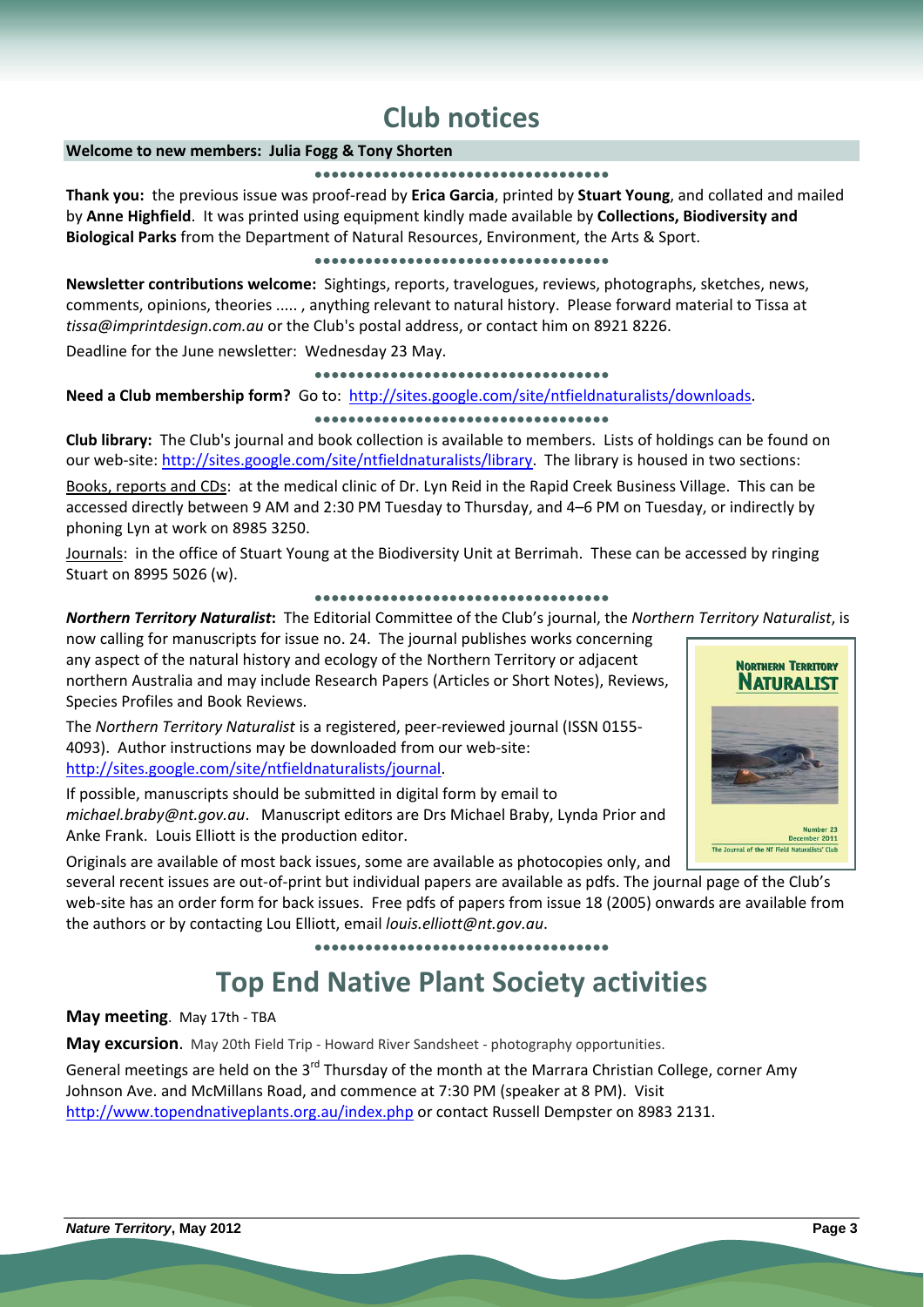# **Migratory birds on Olango Island, Philippines**

### **Magen Pettit**

Each year millions of shorebirds fly south from their breeding grounds in the Arctic tundra to escape the cold winter weather from September to April. During their long journey, many of these birds stop to rest and feed in Asia. The East Asian – Australasian Flyway is one of several flyways around the world. Some shorebirds may migrate 25,000 km annually along this flyway and some species may fly more than 6,000 km non‐stop.

Olango Island is the largest island in the central part of the Philippine archipelago, about 10 km off the east coast of Mactan Island in Cebu. In 1987, the vast intertidal flats on Olango Island's southern shore was discovered to be an important refueling site for approximately 50,000 migratory birds using the East Asian Flyway. The 103 ha wetland was officially declared the Olango Island Wildlife Sanctuary in 1992. It became the first RAMSAR site (wetland of international importance especially in waterfowl habitat) in the Philippines in 1994.



Olango Island Wildlife Sanctuary contains 27 species of mangroves and mangrove

associates. Marine algae thrive among the mangroves and intertidal flats while extensive seagrass beds are found on the southernmost part of the sanctuary. These provide abundant food and ideal nesting sites for the birds, arriving in late September and leaving in early March.



There are 97 bird species on Olango Island, including 48 migratory species and 42 resident species. Among the 54 species of waterbirds, 32 are waders, 13 are waterfowl and nine are seabirds. The rare Asiatic Dowitcher (*Limnodromus semipalmatus*) and endangered Chinese Egret (*Egretta eulophotes*) utilise Olango as a refueling site.

As I looked at the posters and maps in the Visitor's Room, I noticed the birds would continue on their migratory route from Olango Island to Parry's Lagoons, Roebuck Bay and Eighty Mile Beach in Western Australia.

A local Filipino boy offered to show us some birds through his telescope. He informed me his father was a bird guide. My two young daughters and I stayed at the sanctuary for about two hours and we spotted 16 bird species: Little Egret, Chinese Egret, Nankeen Night Heron, Ruddy Turnstone, Eastern Curlew, Whimbrel, Grey‐tailed Tattler, Common Greenshank, Terek Sandpiper, Great Knot, Red‐ necked Stint, Grey Plover, Lesser Sand Plover, Little Tern, Collared Kingfisher and Pacific Swallow.

As I left Olango Island, I smiled at the thought that one day I might see some of those birds again when they fly south to escape winter and make it all the way to our Top End. If these birds can fly thousands of kilometres to another continent, surely I can hop in my car and drive west several hundred kilometres for a reunion!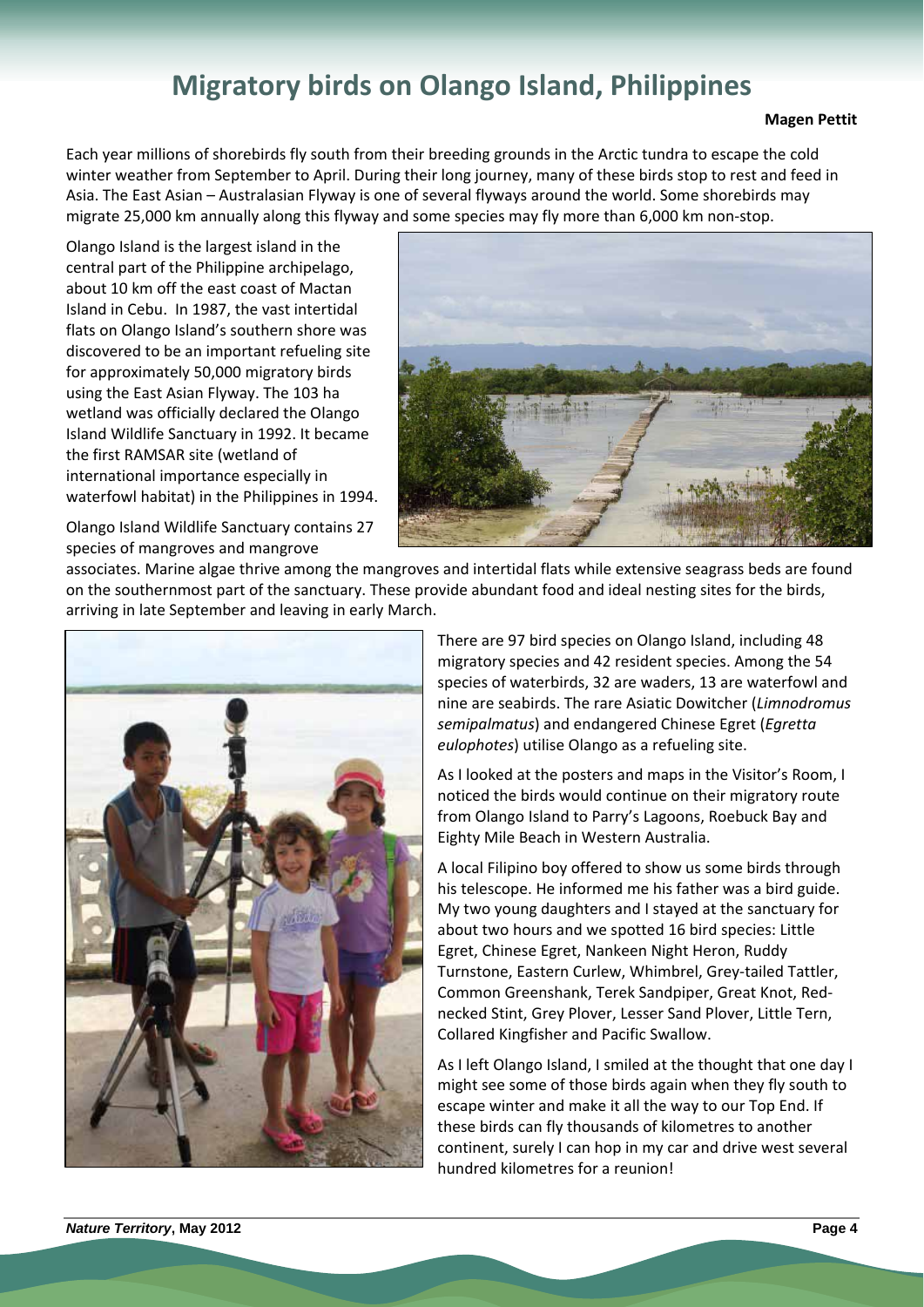# **Through my Camera Lens – creatures and plants of the Top End**

# **Report on Tissa Ratnayeke's April meeting presentation Frame Constructs Hannah Seward**

Members were treated to a talk and presentation of Tissa's stunning wildlife photographs at the April meeting. Tissa explained that his move from film to digital photography around six years ago encouraged him to reconsider his photographic techniques. He admitted that it had taken him a while to not just look, but really 'see' potential photographic subjects when out and about. After starting off with landscapes and birds as subjects, Tissa progressed to much smaller wildlife (macro) about three years ago. Armed with two cameras, one with a telephoto lens and the other a macro lens, Tissa was able to show us a wonderfully varied selection of photography subjects, most of which the average person would just walk on past without noticing.



*Above: Black Kite basking in the sun: the right light! Below: Caterpillar and flower. Photos Tissa Ratnayeke*

Tissa puts his best shots down to the combination of the right light, good framing and being in the right mood! He does not use a flash, preferring instead to make the best use of the beautiful natural light at dawn and dusk here in the NT. Birds featured strongly in his selection. We were treated to spectacular shots of a barking owl in flight, forest kingfisher, white bellied sea eagle, red backed fairy wren and a gorgeous little pardalote, to name a few. Tissa has the knack of capturing his ornithological subjects doing something slightly unusual such as landing on a branch, balancing awkwardly on a twig, or looking in

an unusual direction. Tissa also believes in showing a little more of the subject's natural environment instead of cropping the shot too tightly. This gives the viewer a much more interesting visual experience, rather than looking at the same old wildlife poses over and over. It also allows the viewer to gauge a sense of depth and scale.

The birds were great, but Tissa's macro shots were even better. His love for all things tiny came through when he showed us photos of a range of frogs, spiders, grasshoppers and other insects. The detail captured on some of these subjects was wonderful. Coming face to face with a praying mantis and dragonfly gave us some idea what it must feel like to be a hapless insect on the menu with no escape. Tissa's patience out in the field has been

rewarded with quite a few happy accidents when an unexpected bug or two would drop into one of his shots when he least expected it.

The talk was rounded off with some beautiful shots of flowering turkey bush and grevillea, followed by a final selection of bugs; caterpillars, green tree ants, a jewel and a crusader bug. The presentation of photos was very inspiring and really showed what an amazing range of wildlife we have in Darwin ‐ right under our noses. All we have to do is take the time to actually stop, look and really 'see' what's going on around us.

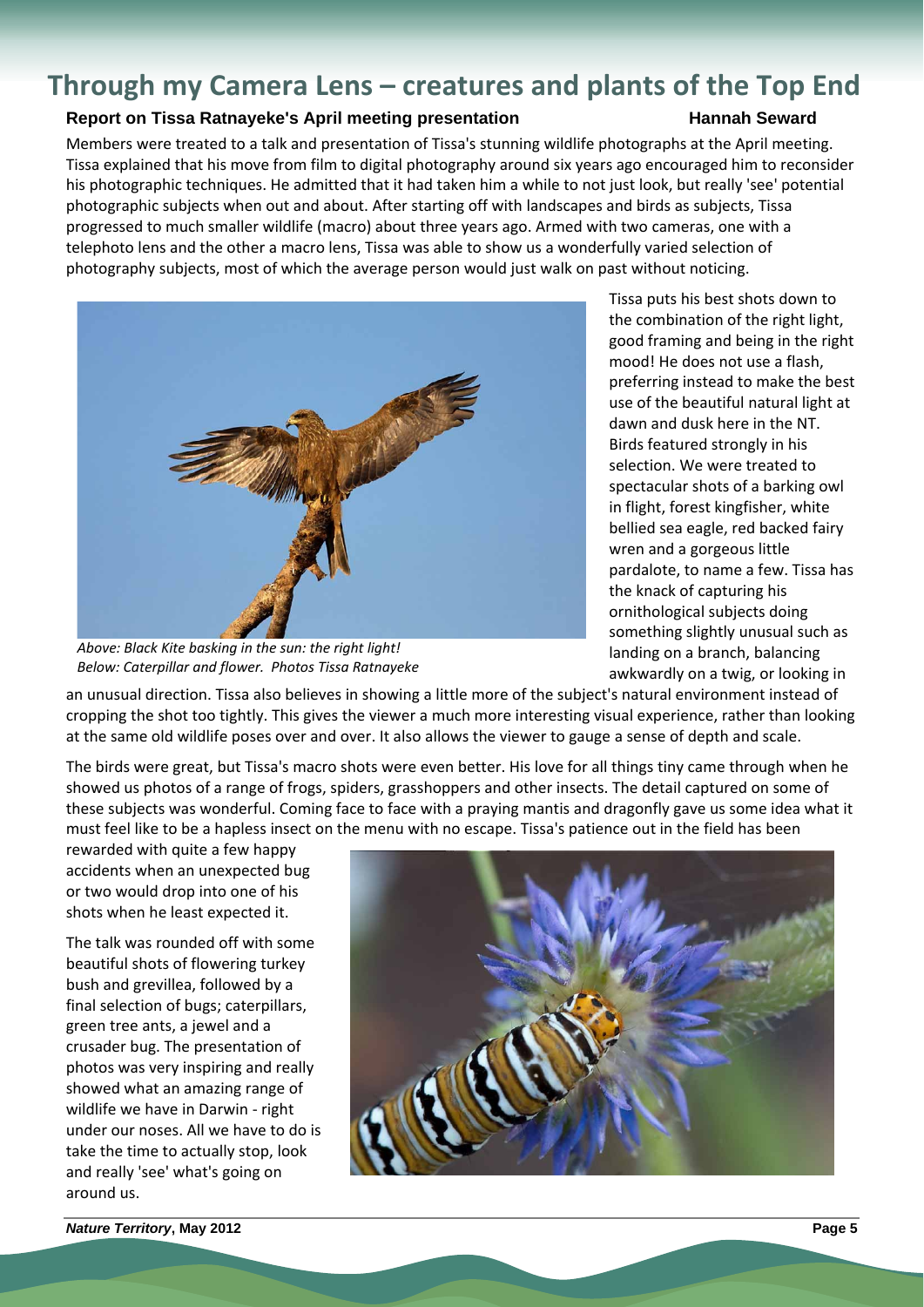# **Tissa's Jungle: A joint excursion through Holmes Jungle with CSIRO Double Helix Club**

On Saturday, 14 April 2012, the NT Field Nats Group was accompanied by CSIRO Double Helix Club for a nature walk at Holmes Jungle Nature Reserve. There were approximately ten Field Nat members and eight children from the Double Helix Club with their parents who joined us for the two hour stroll.

Continuing on our loop, we began an easy climb back up. It was on this section that Graham Brown identified for us our third and perhaps most interesting species of praying mantid (*Paraoxypilus* sp.) ‐ this small, terrestrial and flightless specimen was a final instar female nymph that is a mimic of



Rather than visit the monsoon forest that most visitors are familiar with, our guide Tissa was keen to introduce the group to the other habitats within this park and also to highlight the abundant insect life that is present at the end of the wet season. Starting at the exit gate, we followed a walking track parallel to Vanderlin Drive that traced the rocky escarpment. Numerous species of grasshoppers were prolific along this path and leapt out in all directions. This rocky soil, absent of large trees, seemed to provide the ideal conditions for the growth of native *Gardenia megasperma*, sand palms, kapok bush and green plum.

Turning off, we began descending the escarpment and the vegetation quickly changed to that of the familiar Top End savannah. At the base of a large tree, amongst its roots, Tissa pointed out the entrance to a colony of the stingless, native "sugarbag" bees (*Trigona* sp.). The terrain began flattening out and we soon reached and followed the damp, green and shaded edge of the monsoon forest. Competing with and perhaps slowly displacing the native grasses of this wet area was the bright green Tully grass from Africa. A little further on through this shaded section Grass Yellow butterflies (*Eurema* spp.) were abundant.

pony ants (*Rhytidoponera* sp.). As we reached the top, the land levelled revealing flowering meadows of red *Gomphrena* sp. and blue *Spermacoce* sp., all abuzz with the busy feeding activities of several species of wasps, bees and flies. The highlights here were the Blue‐ banded bees, Carpenter bees (Australia's largest bee) and another giant, the Bee Fly (*Ligyra satyrus).*

On the short walk back to the carpark we made one final stop to inspect, hanging under a cocky apple tree, a large silken bag‐like

retreat of long since dispersed processionary caterpillars. A lone and very dead, hairy specimen remained for us to examine.

All the children showed interest in observing the insects at close hand and who knows, we may have inspired some of them to become budding entomologists! My eight year old daughter, Elisha, wrote: 'At the Double Helix Club I enjoyed going to Holmes Jungle and seeing the Hawk moth caterpillar, the praying mantis, the bees, the grasshoppers and the butterflies'.



*Top: Field Nats and Double Helix Club members listening for the call of the Striated Pardalote; above: a Blue Argus (Junonia orithya albicincta). Photos Magen Pettit*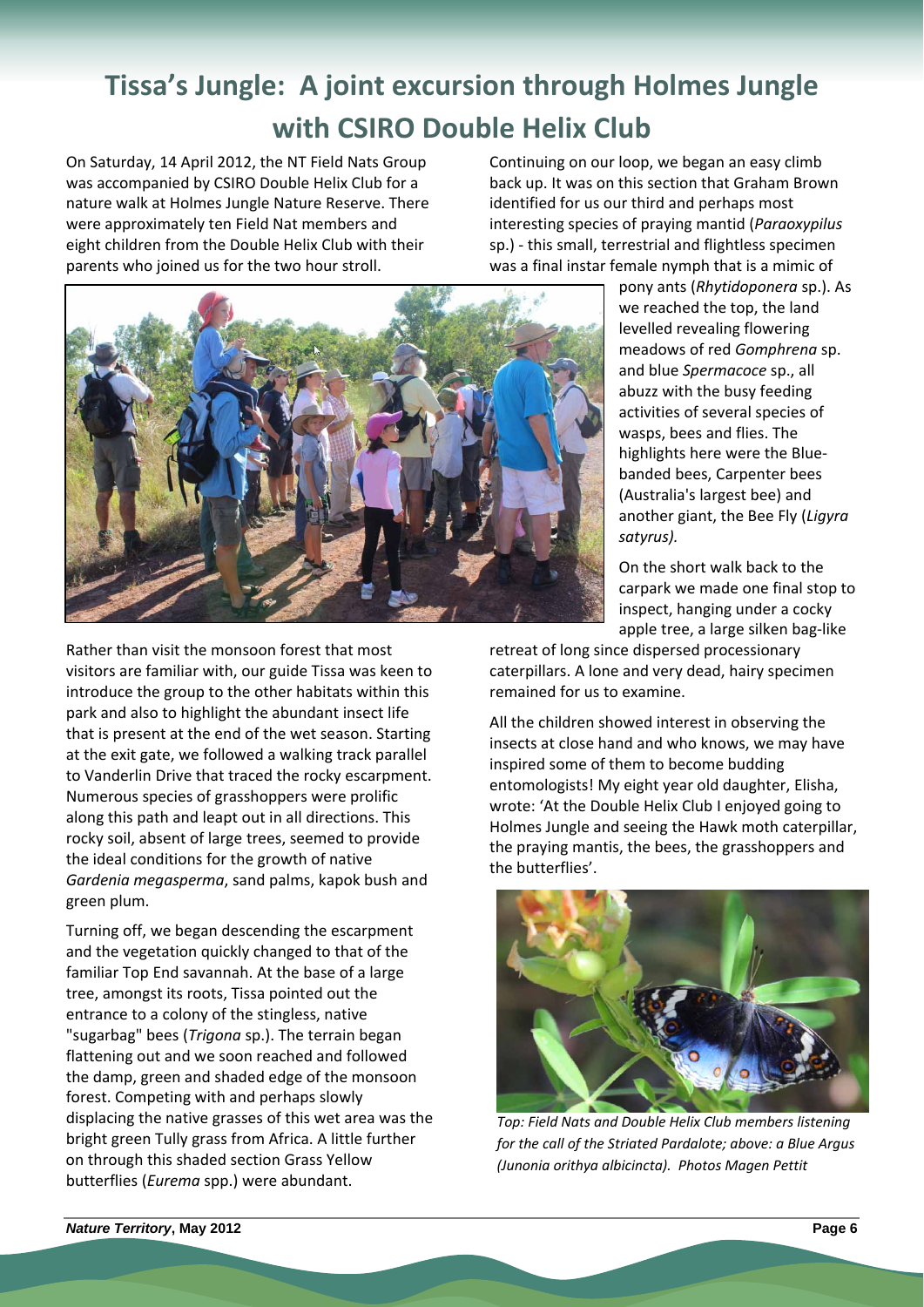

**Interesting observations at Holmes Jungle**

Interesting insects observed included:

- Ants (Green tree ants *Oecoplylla smaragdina*, Pony ants *Rhytidoponera* sp. and Spiny Ants *Polyrhachis* sp.)
- Beeflies (family Bombyliidae)
- Bees (Native honey bee *Trigona* sp., Blue‐banded bee *Amegilla* spp., Carpenter Bee *Xylocopa* sp.)
- Butterflies and moths (Australasian Lesser Wanderer, Blue Argus, Case moth larvae, Common Crow*,* Grass Yellow, Swamp Tiger, Tiger moth *Amata* sp., Hawk moth larvae *Theretra oldenlandiae* and a dead Processionary caterpillar, *Ochrogaster lunifera*
- Dragonflies & Grasshoppers (many species)
- Hemiptera (Planthopper nymphs and Wattle scale)
- Praying mantid (three species)
- Tenebrionid Beetle (*Pterohelaeus* sp.)



We would like to thank Tissa Ratnayeke for organising and leading the fieldtrip, Maeli Cooper from CSIRO Education Centre for organising the Double Helix Club, Graham Brown for all his insect identifications, Peter Holbery for sharing his grasshopper knowledge, Mike Jarvis for his contribution to the bird list and Ben Stuckey for all his floristic information.

# **Magen Pettit**

*Left: Tissa showing Double Helix kids a case moth on a grass stalk; below left: Hawk moth caterpillar; below right: Terrestrial mantid Paraoxypilus sp. Photo Tissa Ratnayeke*

Spiders observed included:

- Jumping spider (family Salticidae)
- Lynx spider, *Oxyopes* sp. (family Oxyopidae).



Interesting plants observed included:

- Annual herbs with red & pink flowers (*Gomphrena* sp.) and blue flowers (*Spermacoce stenophylla*)
- Sand palms (*Livistona* sp.)
- Kakadu plum (*Terminalia ferdinandiana*) where some people tasted the fruit which contains possibly the highest vitamin C concentration of any known fruit
- Native lemon grass (*Cymbopogon* sp.) which can be used to make bush tea
- Legume belonging to the Fabaceae family (*Aeschynomene* sp.), where its leaves are sensitive and close up when touched
- Native grass *Eriachne burkitii*
- Introduced grasses Gamba grass (*Andropogon gayanus*) and Tully grass (*Urochloa* sp.).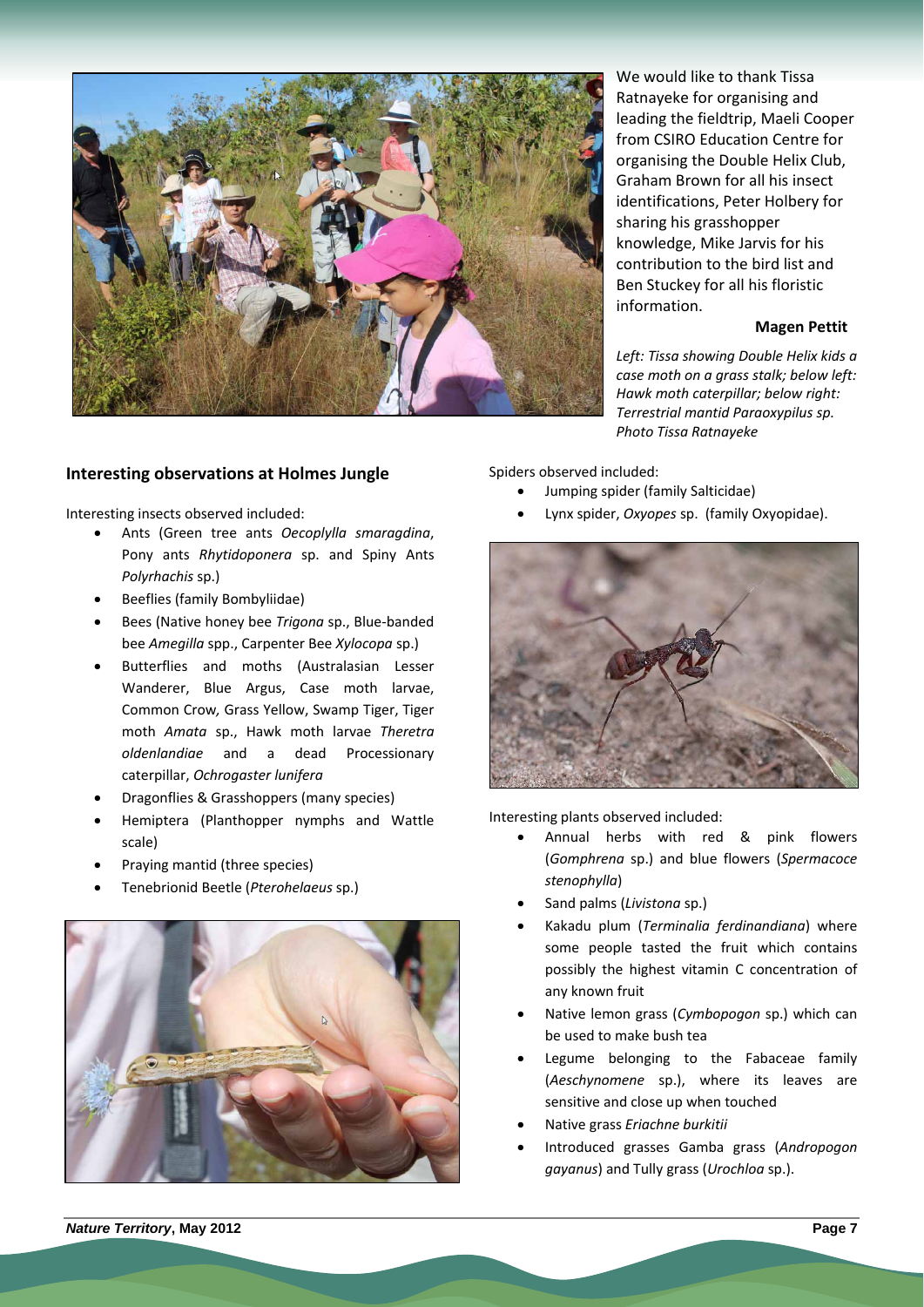# **Dragonflies and The Dry: Myths and Migrants**

Well it is that time of the year again: drying vegetation and drying ponds and streams, and lots of dragonflies. Thus signalling that the dry season is rapidly approaching, despite what the media might or might not be saying.



The Territory has 101 species of dragonflies and damselflies (order Odonata). They occur throughout the year with individual species occurring at specific times of the year. Most people don't realise this, and only notice the build up in numbers of certain species at the end of the wet. These species are the Common Glider (*Tramea loewi*), Graphic Flutterer (*Rhyothemis graphiptera*) and the Wandering Glider (*Pantala flavescens*). The species ratios vary from year to year, and in this and last year there have been some Water Princes (*Hydrobasileus brevistyla*)

## **Graham Brown**

in this mix. However, this species is commonly seen in large numbers at the end of the dry season.

Some dragonflies are known to migrate, but this has not been studied in Australia. What I think is happening is that they move north as the inland dries out and gets colder. What we see in the Top End are both the local species and inland specimens congregating and then on some cue fly to islands to our north. What this cue is or how far they fly is unknown.

*Photos: Seasonally present dragonflies like Graphic Flutterer (Rhyothemis graphiptera) (left) and Common Glider (Tramea loewi) (below) attract disproportionate media attention at this time of year. Photos Jon Clark, Graham Brown*



# **●●●●●●●●●●●●●●●●●●●●●●●●●●●●●●●●●●● Striated Heron using bread as fishing bait**

#### **Magen Pettit**



Striated Herons are known to use bread as bait for fishing. The bird on left fished using this technique at Lake Alexander in suburban Darwin. There were a number of small bread pieces floating near the waters' edge and the heron would walk over to each one and place them into deeper water. When the bread floated away too far, the heron would pick it up and place it in shallow water.

After nearly an hour of watching this interesting behaviour, Magen sadly reports that the heron hadn't caught any dinner.

*Photo by Magen Pettit*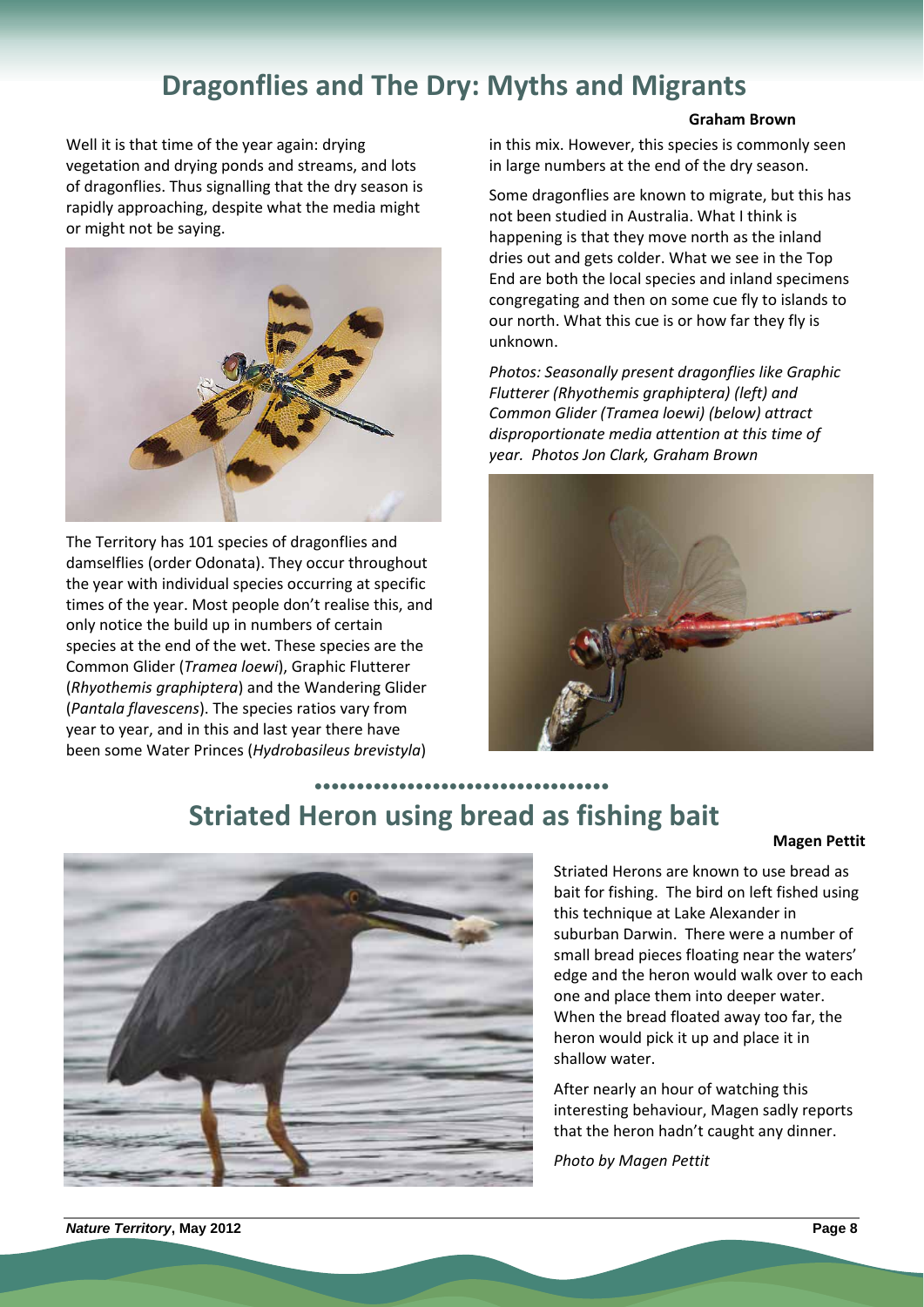# **Interesting bird sightings**

# **Reporting period: 20 March to 21 April 2012** *Compiled by Peter Kyne & Micha Jackson*

Sightings are reported (unvetted, unconfirmed) and have been mostly compiled from e‐mails sent to the NT Birds forum  $h(x)$ hoo.com/groups.intbirds ) moderated by Niven McCrie. Bird names follow the IOC world checklist.

| <u>(http://groups.yahoo.com/group/ntbirds</u> ) moderated by Niven McCrie. Bird hames follow the IOC world checklist. |         |                                   |                              |                                   |  |  |
|-----------------------------------------------------------------------------------------------------------------------|---------|-----------------------------------|------------------------------|-----------------------------------|--|--|
| <b>Species</b>                                                                                                        | Date    | Location                          | Observer/s                   | <b>Numbers/comments</b>           |  |  |
| <b>Waterbirds, Seabirds &amp; Shorebirds</b>                                                                          |         |                                   |                              |                                   |  |  |
| <b>Freckled Duck</b>                                                                                                  | 16/4/12 | Alice Springs Sewage Ponds        | Chris Watson                 | 8                                 |  |  |
| <b>Australian Shelduck</b>                                                                                            | 8/4/12  | Leanyer Sewage Ponds              | Peter Kyne & Chris Sanderson | Still present 21/4                |  |  |
| Pink-eared Duck                                                                                                       | 16/4/12 | Leanyer Sewage Ponds              | Peter Kyne                   | 2; 3 on 21/4                      |  |  |
| <b>Black-necked Stork</b>                                                                                             | 22/3/12 | Stuart Hwy, sth of Adelaide River | Marc Gardner                 | Nest building on power line tower |  |  |
| Great-billed Heron                                                                                                    | 25/3/12 | Middle Arm, Darwin Hbr            | John Rawsthorne & Jon Clark  | 1; & 8/4 on mudflats on low tide  |  |  |
| <b>Chestnut Rail</b>                                                                                                  | 14/4/12 | <b>Buffalo Creek</b>              | Luke Paterson                | 1; & 2 seen by Jon Clark 22/4     |  |  |
| <b>Birds Of Prey</b>                                                                                                  |         |                                   |                              |                                   |  |  |
| <b>Black-breasted Buzzard</b>                                                                                         | 22/3/12 | Stuart Hwy, north of Pine Creek   | Marc Gardner                 | 1; & 3 Buntine Hway 3/4           |  |  |
| <b>Black Falcon</b>                                                                                                   | 3/4/12  | <b>Buntine Hwy</b>                | Marc Gardner                 | $\mathbf{1}$                      |  |  |
| <b>Other Non-Passerines</b>                                                                                           |         |                                   |                              |                                   |  |  |
| Red-backed Buttonquail                                                                                                | 11/4/12 | Near King River                   | Marc Gardner                 | $\overline{2}$                    |  |  |
| Little Buttonquail                                                                                                    | 24/3/12 | Santa Teresa Road, Alice Springs  | Clive Garland                |                                   |  |  |
| Spinifex Pigeon                                                                                                       | 3/4/12  | <b>Buntine Hwy</b>                | Marc Gardner                 | 4                                 |  |  |
| Partridge Pigeon                                                                                                      | 22/3/12 | Jabiru                            | Marc Gardner                 | 3+; and subsequent sightings      |  |  |
| Chestnut-quilled Rock<br>Pigeon                                                                                       | 11/4/12 | East Alligator River region       | Luke Paterson                |                                   |  |  |
| Bourke's Parrot                                                                                                       | 24/3/12 | Kurnoth Bore                      | Clive Garland                | 9                                 |  |  |
| Channel-billed Cuckoo                                                                                                 | 19/4/12 | Gardens Oval, Darwin              | Peter Kyne & Micha Jackson   | 1 flying over                     |  |  |
| Large-tailed Nightjar                                                                                                 | 18/4/12 | Wagait Beach                      | Peter Kyne & Micha Jackson   | ~20 hawking along stretch of road |  |  |
| Pacific Swift (formerly                                                                                               |         |                                   |                              | 90+, and many subsequent          |  |  |
| Fork-tailed Swift)                                                                                                    | 30/3/12 | <b>Acacia Hills</b>               | Marc Gardner                 | Darwin area sightings             |  |  |
| Little Kingfisher                                                                                                     | 30/3/12 | Tom Turner Creek, Wadeye road     | Marc Gardner                 | 1                                 |  |  |
| <b>Passerines</b>                                                                                                     |         |                                   |                              |                                   |  |  |
| Rufous-crowned Emu-                                                                                                   | 25/3/12 | Santa Teresa Road, Alice Springs  | <b>Clive Garland</b>         | 3+ heard, 2 seen                  |  |  |
| wren                                                                                                                  |         |                                   |                              |                                   |  |  |
| Dusky Grasswren                                                                                                       | 24/3/12 | Santa Teresa Road, Alice Springs  | Clive Garland                | $\overline{2}$                    |  |  |
| Black-chinned (Golden-<br>backed) Honeyeater                                                                          | 4/4/12  | Kalkaringi                        | Marc Gardner                 | 1; & 2 Giwining Nature Park 6/4   |  |  |
| <b>Banded Honeyeater</b>                                                                                              | 6/4/12  | Near King River                   | Marc Gardiner                | Several, including an active nest |  |  |
| Cinnamon Quail-thrush                                                                                                 | 24/3/12 | Santa Teresa Road, Alice Springs  | Clive Garland                |                                   |  |  |
| Sandstone Shrikethrush                                                                                                | 11/4/12 | East Alligator River region       | Luke Paterson                |                                   |  |  |
| <b>Buff-sided Robin</b>                                                                                               | 12/4/12 | <b>Yellow Waters</b>              | Luke Paterson                | With a Brush Cuckoo chick         |  |  |
| <b>Barn Swallow</b>                                                                                                   | 8/4/12  | Leanyer Sewage Ponds              | Peter Kyne & Chris Sanderson | 1 immature                        |  |  |
| Spinifexbird                                                                                                          | 24/3/12 | Santa Teresa Road, Alice Springs  | Clive Garland                |                                   |  |  |
| Gouldian Finch                                                                                                        | 6/4/12  | <b>Giwining Nature Park</b>       | Marc Gardner                 | 6; & 1 near King River 9/4        |  |  |
|                                                                                                                       | 13/4/12 | <b>Edith Falls Road</b>           | Luke Paterson                |                                   |  |  |
| Pictorella Mannikin                                                                                                   | 6/4/12  | <b>Giwining Nature Park</b>       | Marc Gardner                 | 3                                 |  |  |
| Eastern Yellow Wagtail                                                                                                | 8/4/12  | Leanyer Sewage Ponds              | Peter Kyne & Chris Sanderson | 1 full breeding plumage           |  |  |

#### **●●●●●●●●●●●●●●●●●●●●●●●●●●●●●●●●●●●**

Leanyer Ponds: Access to Leanyer Ponds is generally available after induction through PAWC. Go to https://www.rapidinduct.com.au/powerwater/waterservices to commence the induction process. A key to the ponds may be obtained on payment of a \$50 deposit. Only those who have undertaken the induction and signed an indemnity can enter Leanyer Ponds.

Leanyer Sewage Ponds will be **temporarily closed** to birdwatchers from 1 May 2012 until September 2012 due to major works being undertaken by Power and Water. This work will involve significant mobile plant and equipment on‐site to remove accumulated sludge in order to enhance the treatment process. Closure of the entire lagoon site to non‐Power and Water staff will be required during this time. Power and Water will advise when the ponds will be re-opened to birdwatchers possessing a permit to access the site.

Bryan Baker has keys for the Alice Springs Sewage Ponds, available for collection in Darwin by members before they head south. Bryan can be reached in Darwin on 8948 2196.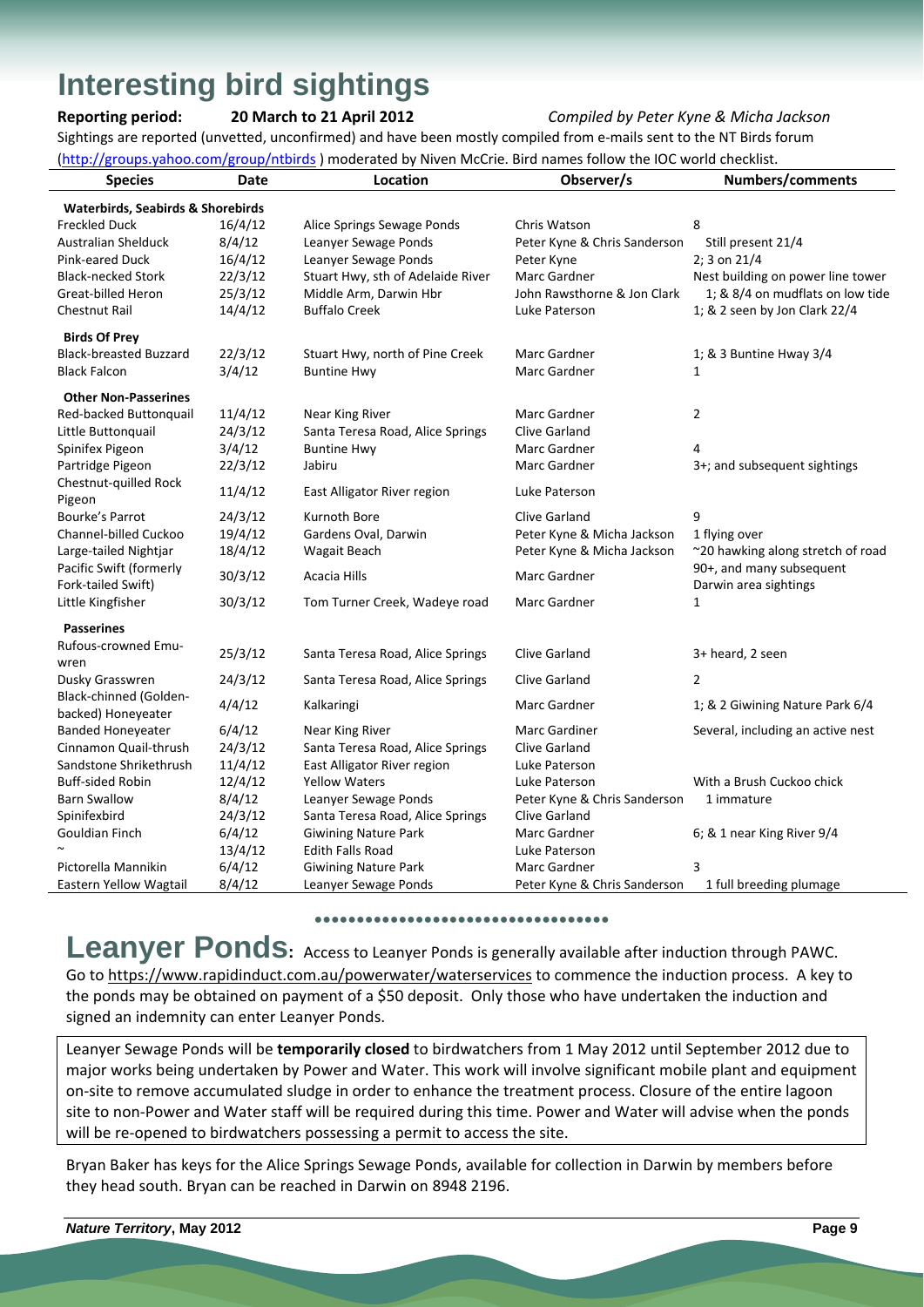# *Aquatic Biodiversity in Northern Australia: patterns, threats and future*

# **A New Book on Top End Natural History Edited by Brad Pusey**

**Edited by B.J. Pusey** 

**Aquatic Biodiversity** in Northern Australia:

patterns, threats and future

The aquatic biodiversity of northern Australia is a very rich, highly distinctive and frequently economically important component of the Australian fauna and flora reflecting the distinctive nature of the landscape, soils and climate. More than one million gigalitres of rain falls over northern Australia every year in a dramatic seasonal cycle of short intense humid wet seasons followed by long extended dry seasons that may last for as long as nine months. This vast rainfall creates an equally vast tapestry of aquatic habitats across the landscape. However, the annual water budget of the region (rainfall minus evapotranspiration) is in deficit by more than 1000 mm per year and thus, the aquatic habitats seasonally vary in extent and quality. Vast floodplains dry out and most rivers cease to flow. The region's aquatic biodiversity must deal with this profound seasonal change. Water is a key element in all aspects of human development in northern Australia.

This book provides an entry into the research, both past and present, concerning the aquatic biodiversity of northern Australia and more importantly, will help inform the continuing debate about the future of the region and especially of the distinctive biodiversity of its freshwater ecosystems.

Best of all, this book showcases the work of several NT Field

Naturalist Club members, including Erica Garcia and Peter Kyne, with photos by Jon Clark and Micha Jackson. See the Recent Literature section on page 11 for a full listing of chapter contents and authors.

**●●●●●●●●●●●●●●●●●●●●●●●●●●●●●●●●●●●**

# *Bootylicious fly named Beyoncé* **CSIRO NEWS**

A previously un‐named species of horse fly whose appearance is dominated by its glamorous golden lower abdomen has been named in honour of American pop diva, Beyoncé.

# *Scaptia (Plinthina) beyonceae*

Five 'new' species of Australian horse fly from the *Scaptia (Plinthina)* subgenus have been unveiled by the Australian National Insect Collection (ANIC), effectively doubling the size of the subgenus. Some of the new species have remained 'hidden' in the collection for over 35 years waiting to be described.

When describing the species for the paper, published in the *Australian Journal of Entomology*, the ANIC's Bryan Lessard found that one species particularly stood out, due to the glamorous

golden hairs on its lower abdomen. Bryan named this species *Scaptia (Plinthina) beyonceae*, in honour of Beyoncé, a member of the former group Destiny's Child.

'Although often considered a pest, many species of horse fly are extremely important pollinators of many plants', he said. 'Horse flies act like hummingbirds during the day, drinking nectar from their favourite varieties of grevillea, tea trees and eucalypts.'

The new species were collected from Arnhem Land, Davies Creek, the Atherton Tablelands, the Kimberley and Lamington National Park, extending the known distribution of *Scaptia* to include the Northern Territory and north‐western Australia, where they were previously not thought to exist. The *Scaptia (Plinthina) beyonceae* was collected from Mount Haig in Queensland's Atherton Tablelands in 1981, the same year that Beyoncé was born. Horseflies have been described in all biogeographic regions around the world, with almost 4400 species being described to date.